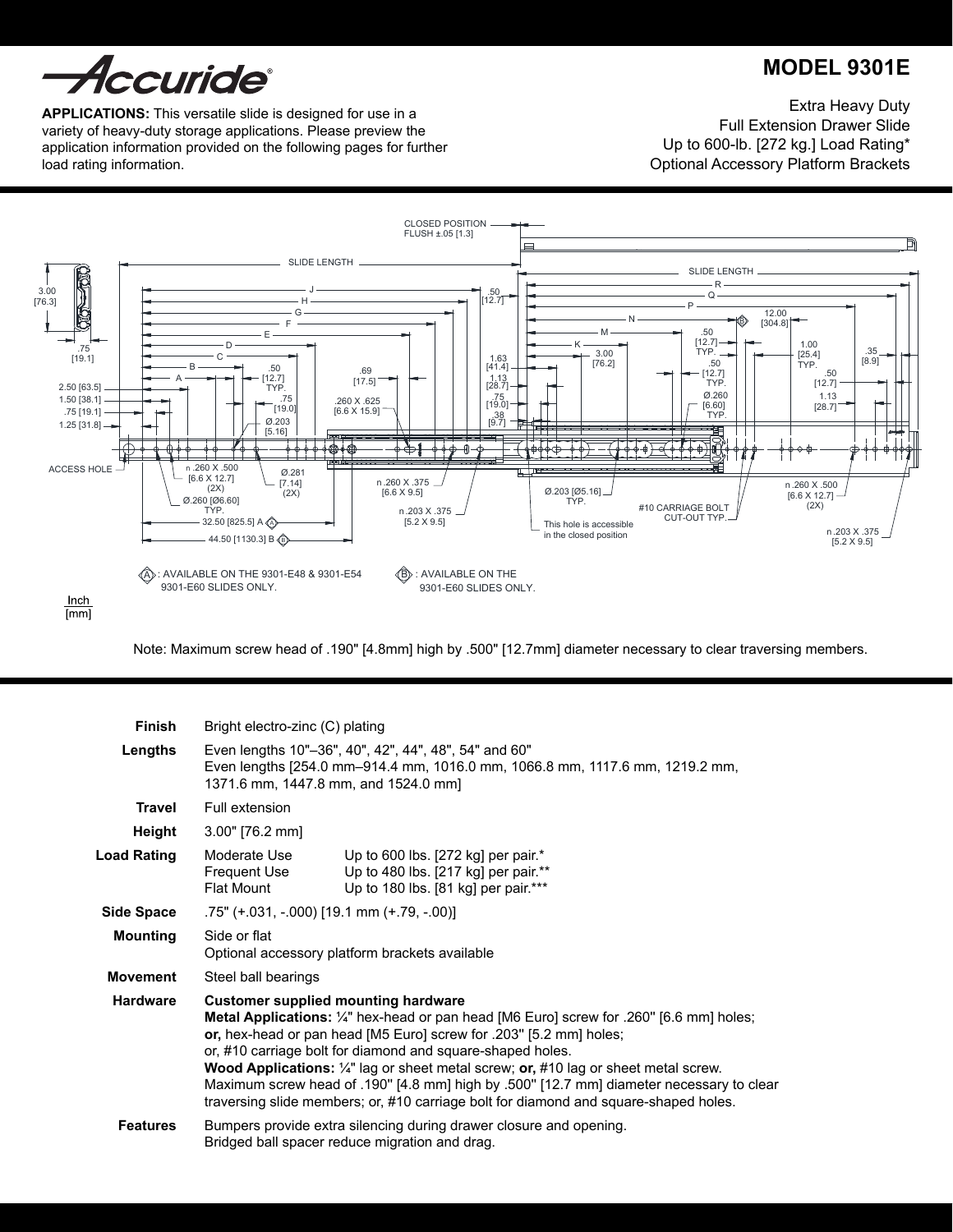| Part<br><b>Number</b> | Slide<br>Length   | Slide<br><b>Travel</b> | A               | в               | C                | D                | E                 | F                 | G                                   | н                | J                                                                           | ĸ               | М                | N                | P                                                                   | Q                                   | R                 |
|-----------------------|-------------------|------------------------|-----------------|-----------------|------------------|------------------|-------------------|-------------------|-------------------------------------|------------------|-----------------------------------------------------------------------------|-----------------|------------------|------------------|---------------------------------------------------------------------|-------------------------------------|-------------------|
| 9301-E10              | 10.00<br>[254.0]  | 10.00<br>[254.0]       |                 |                 |                  |                  |                   | 4.06<br>[103.1]   | 5.06<br>[128.5]                     | 5.81<br>[147.6]  | 6.56<br>[166.6]                                                             |                 |                  |                  | 6.00<br>[152.4]                                                     | 8.25<br>[209.6]                     | 9.00<br>[228.6]   |
| 9301-E12              | 12.00<br>[304.8]  | 12.00<br>[304.8]       |                 |                 |                  |                  |                   | 6.06<br>[153.9]   | 7.06<br>[179.3]                     | 7.81<br>[198.4]  | 8.56<br>[217.4]                                                             |                 |                  |                  | 8.00<br>[203.2]                                                     | 10.25<br>[260.4]                    | 11.00<br>[279.4]  |
| 9301-E14              | 14.00<br>[355.6]  | 14.00<br>[355.6]       |                 |                 |                  |                  |                   | 8.06<br>[204.7]   | 9.06<br>[230.1]                     | 9.81<br>[249.2]  | 10.56<br>[268.2]                                                            |                 |                  |                  | 10.00<br>[254.0]                                                    | 12.25<br>[311.2]                    | 13.00<br>[330.2]  |
| 9301-E16              | 16.00<br>[406.4]  | 16.00<br>[406.4]       | 5.00<br>[127.0] |                 |                  |                  |                   | 10.06<br>[255.5]  | 11.06<br>[280.9]                    | 11.81<br>[299.9] | 12.56<br>[319.0]                                                            |                 |                  |                  | 12.00<br>[304.8]                                                    | 14.25<br>[361.9]                    | 15.00<br>[381.0]  |
| 9301-E18              | 18.00<br>[457.2]  | 18.00<br>[457.2]       | 5.00<br>[127.0] |                 |                  |                  | 9.69<br>[246.1]   | 12.06<br>[306.3]  | 13.06<br>[331.7]                    | 13.81<br>[350.8] | 14.56<br>[369.8]                                                            |                 |                  |                  | 14.00<br>[355.6]                                                    | 16.25<br>[412.8]                    | 17.00<br>[431.8]  |
| 9301-E20              | 20.00<br>[508.0]  | 20.00<br>[508.0]       | 5.00<br>[127.0] | 7.50<br>[190.5] |                  |                  | 11.69<br>[296.9]  | 14.06<br>[357.1]  | 15.06<br>[382.5]                    | 15.81<br>[401.6] | 16.56<br>[420.6]                                                            |                 |                  |                  | 16.00<br>[406.4]                                                    | 18.25<br>[463.6]                    | 19.00<br>[482.6]  |
| 9301-E22              | 22.00<br>[558.8]  | 22.00<br>[558.8]       | 5.00<br>[127.0] | 7.50<br>[190.5] |                  |                  | 13.69<br>[347.7]  | 16.06<br>[407.9]  | 17.06<br>[433.3]                    | 17.81<br>[452.4] | 18.56<br>[471.4]                                                            |                 |                  |                  | 18.00<br>[457.2]                                                    | 20.25<br>[514.4]                    | 21.00<br>[533.4]  |
| 9301-E24              | 24.00<br>[609.6]  | 24.00<br>[609.6]       | 5.00<br>[127.0] | 7.50<br>[190.5] |                  |                  | 15.69<br>[398.5]  | 18.06<br>[458.7]  | 19.06<br>[484.1]                    | 19.81<br>[503.2] | 20.56<br>[522.2]                                                            |                 |                  |                  | 20.00<br>[508.0]                                                    | 22.25<br>[565.2]                    | 23.00<br>[584.2]  |
| 9301-E26              | 26.00<br>[660.4]  | 26.00<br>[660.4]       | 5.00<br>[127.0] | 7.50<br>[190.5] |                  |                  | 17.69<br>[449.3]  | 20.06<br>[509.5]  | 21.06<br>[534.9]                    | 21.81<br>[553.9] | 22.56<br>[573.0]                                                            |                 |                  |                  | 22.00<br>[558.8]                                                    | 24.25<br>[615.9]                    | 25.00<br>[635.0]  |
| 9301-E28              | 28.00<br>[711.2]  | 28.00<br>[711.2]       | 5.00<br>[127.0] | 7.50<br>[190.5] |                  |                  | 19.69<br>[500.1]  | 22.06<br>[560.3]  | 23.06<br>[585.7]                    | 23.81<br>[604.8] | 24.56<br>[623.8]                                                            |                 |                  |                  | 24.00<br>[609.6]                                                    | 26.25<br>[666.8]                    | 27.00<br>[685.8]  |
| 9301-E30              | 30.00<br>[762.0]  | 30.00<br>[762.0]       | 5.00<br>[127.0] | 7.50<br>[190.5] | 14.50<br>[368.3] |                  | 21.69<br>[550.9]  | 24.06<br>[611.1]  | 25.06<br>[636.5]                    | 25.81<br>[655.6] | 26.56<br>[674.6]                                                            | 9.25<br>[234.9] |                  | 19.75<br>[501.6] | 26.00<br>[660.4]                                                    | 28.25<br>[717.6]                    | 29.00<br>[736.6]  |
| 9301-E32              | 32.00<br>[812.8]  | 32.00<br>[812.8]       | 5.00<br>[127.0] | 7.50<br>[190.5] | 14.50<br>[368.3] |                  | 23.69<br>[601.7]  | 26.06<br>[661.9]  | 27.06<br>[687.3]                    | 27.81<br>[706.4] | 28.56<br>[725.4]                                                            | 9.25<br>[234.9] | 15.50<br>[393.7] | 21.75<br>[552.5] | 28.00<br>[711.2]                                                    | 30.25<br>[768.4]                    | 31.00<br>[787.4]  |
| 9301-E34              | 34.00<br>[863.6]  | 34.00<br>[863.6]       | 5.00<br>[127.0] | 7.50<br>[190.5] | 14.50<br>[368.3] | 18.50<br>[469.9] | 25.69<br>[652.5]  | 28.06<br>[712.7]  | 29.06<br>[738.1]                    | 29.81<br>[757.2] | 30.56<br>[776.2]                                                            | 9.25<br>[234.9] | 16.50<br>[419.1] | 23.75<br>[603.3] | 30.00<br>[762.0]                                                    | 32.25<br>[819.2]                    | 33.00<br>[838.2]  |
| 9301-E36              | 36.00<br>[914.4]  | 36.00<br>[914.4]       | 5.00<br>[127.0] | 7.50<br>[190.5] | 14.50<br>[368.3] | 20.50<br>[520.7] | 27.69<br>[703.3]  | 30.06<br>[763.5]  | 31.06<br>[788.9]                    | 31.81<br>[807.9] | 32.56<br>[827.0]                                                            | 9.25<br>[234.9] | 17.50<br>[444.5] | 25.75<br>[654.1] | 32.00<br>[812.8]                                                    | 34.25<br>[870.0]                    | 35.00<br>[889.0]  |
| 9301-E40              | 40.00<br>[1016.0] | 40.00<br>[1016.0]      | 5.00<br>[127.0] | 7.50<br>[190.5] | 14.50<br>[368.3] | 20.50<br>[520.7] | 31.69<br>[804.9]  | 34.06<br>[865.1]  | 35.06<br>[890.5]                    | 35.81<br>[909.6] | 36.56<br>[928.6]                                                            | 9.25<br>[235.0] | 21.50<br>[546.1] | 29.75<br>[755.7] | 36.00<br>[914.4]                                                    | 38.25<br>[971.6]                    | 39.00<br>[990.6]  |
| 9301-E42              | 42.00<br>[1066.8] | 42.00<br>[1066.8]      | 5.00<br>[127.0] | 7.50<br>[190.5] | 14.50<br>[368.3] | 20.50<br>[520.7] | 33.69<br>[855.7]  | 36.06<br>[915.9]  | 37.06<br>[941.3]                    | 37.81<br>[960.4] | 38.56<br>[979.4]                                                            | 9.25<br>[235.0] | 21.50<br>[546.1] | 31.75<br>[806.5] | 38.00<br>[965.2]                                                    | 40.25<br>[1022.4]                   | 41.00<br>[1041.4] |
| 9301-E44              | 44.00<br>[1117.6] | 44.00<br>[1117.6]      | 5.00<br>[127.0] | 7.50<br>[190.5] | 14.50<br>[368.3] | 20.50<br>[520.7] | 35.69<br>[906.5]  | 38.06<br>[966.7]  | 39.06<br>[992.1]                    | 39.81            | 40.56<br>$[1011.2]$ [1030.2]                                                | 9.25<br>[235.0] | 21.5<br>[546.1]  | 33.75<br>[857.3] | 40.00                                                               | 42.25<br>[1016.0] [1073.2] [1092.2] | 43.00             |
| 9301-E48              | 48.00<br>[1219.2] | 48.00<br>[1219.2]      | 5.00<br>[127.0] | 7.50<br>[190.5] | 14.50<br>[368.3] | 20.50<br>[520.7] | 39.69<br>[1008.1] | 42.06<br>[1068.3] | 43.06<br>[1093.7] [1112.8] [1131.8] | 43.81            | 44.56                                                                       | 9.25<br>[234.9] | 23.50<br>[596.9] | 37.75<br>[958.9] | 44.00                                                               | 46.25<br>$[1117.6]$ [1174.8]        | 47.00<br>[113.8]  |
| 9301-E54              | 54.00<br>[1371.6] | 54.00<br>[1371.6]      | 5.00<br>[127.0] | 7.50<br>[190.5] | 14.50<br>[368.3] | 20.50<br>[520.7] | 45.69<br>[1160.5] | 48.06<br>[1220.7] | 49.06<br>[1246.1]                   | 49.81            | 50.56<br>$[1265.1]$ [1284.2]                                                | 9.25<br>[234.9] | 23.50<br>[596.6] | 37.75<br>[958.9] | 50.00<br>[1270]                                                     | 52.25<br>[1327.1]                   | 53.00<br>[1346.2] |
| 9301-E60              | 60.00<br>[1524.0] | 60.00<br>[1524.0]      | 5.00<br>[127.0] | 7.50<br>[190.5] | 14.50<br>[368.3] | 20.50            | 51.69             | 54.06             | 55.06                               | 55.81            | 56.56<br>[520.7] [[1312.9] [[1373.1] [[1398.5] [[1417.6] [[1436.6] [[234.9] | 9.25            | 23.50<br>[596.9] | 37.75            | 56.00<br>[958.9] $\vert$ [1422.4] $\vert$ [1479.6] $\vert$ [1498.6] | 58.25                               | 59.00             |

| <b>Moderate:</b> | Up to 600 lbs [272 kg] per pair. |  |
|------------------|----------------------------------|--|
|                  |                                  |  |

Load rating based on a 22" slide in a 24" wide drawer, cycled 10,000 times in a horizontal position.\*

**Frequent:** *Up to 480 lbs [217 kg] per pair.*

Load rating based on a 22" slide in a 42" wide drawer, cycled 75,000 times in a horizontal position.\*\*

**Flat:** *Up to 180 lbs [81 kg] per pair.* Load rating based on a 22" slide in a 32" wide drawer, cycled 10,000 times in a horizontal position.\*\*\*

**Caution: This slide should never be used as a pull-out step platform or any other application supporting human weight as injury may result.**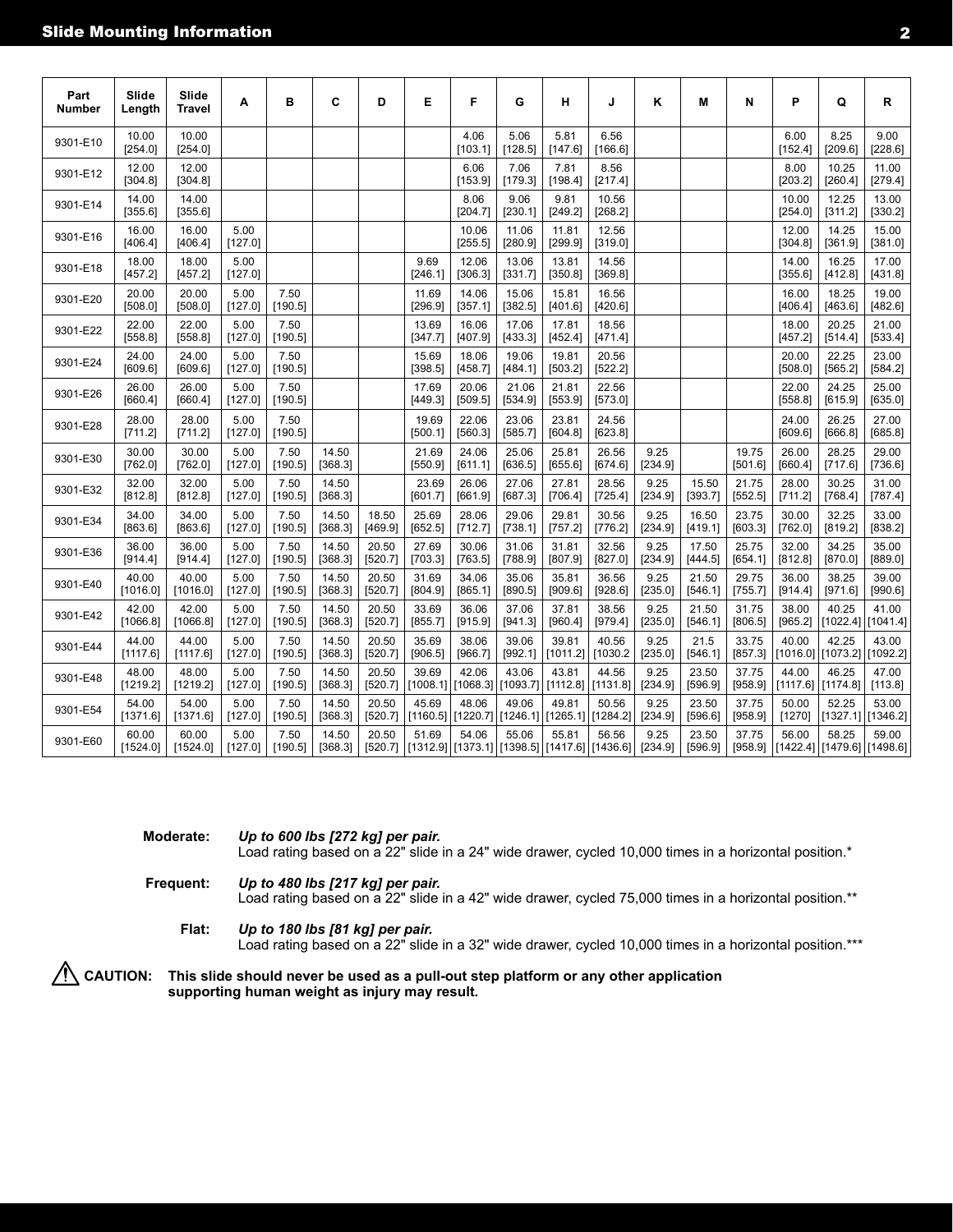**Note:** Specified mounting hardware is not included in packaging.

# **Side Mounting**

To install the cabinet (outer) member, first fully extend the slides to provide access to the mounting holes. Be sure slides are parallel. Insert the ¼'' head-hex or pan head screws (M6 Euro) through the horizontal slots.

Attach the drawer to the extended inner members with  $\frac{1}{4}$ " hex-head or pan head screws (M6 Euro) inserted through the vertical slots. Leave all screws loose for final adjustment. Adjust slide positions until movement is smooth. Then tighten all screws; if necessary, use more screws to secure slides and complete installation. See Figure 1.

#### **Flat Mounting**

Position the large (outer) members on the cabinet opening base as shown in Figure 2. Align slides flush to the edge of the drawer bottom. Be sure slides are parallel. Fully extend the slides to provide access to the mounting holes. Insert the ¼'' hex-head or pan head screws (M6 Euro) through the horizontal slots.

Install the ¼'' hex-head or pan head screws (M6 Euro) through the vertical slots in the drawer (inner) member into the bottom of the drawer. Leave all screws loose for final adjustment. Adjust slide positions until movement is smooth. Then tighten all screws; if necessary, use more screws to secure slides and complete installation.

#### **Carriage Bolt Mounting Considerations**

When using carriage bolts, the squared neck of the bolt will extend beyond the thickness of the cabinet member. Therefore, carriage bolts must be used with mounting surfaces that allow for the insertion of the protruding neck of the bolt (i.e. aluminum or wood). Otherwise, the mounting surface must have a hole to provide clearance for the protruding neck. This is required to fasten the slides securely to the cabinet. See Figure 5, for the minimum dimensions required for the clearance hole.

Carriage bolts may be used to secure the cabinet member only; carriage bolt mounting holes are not available on the drawer member. Be aware that when using carriage bolt mounting holes, the adjacent holes will become unavailable for mounting.

**Note:** Platform bracket kits are not compatible with the carriage bolt mounting method.

# **Side Mounting (Carriage Bolt)**

To install the cabinet member (outer) member, first fully extend the slides to provide access to mounting holes. Be sure slides are parallel. Insert the carriage bolts (customer-supplied) through the diamond or square shaped holes. The diamond-shaped and square holes accomodate #10 type carriage bolt. See Figure A.

Attach the drawer to the extended inner members with  $\frac{1}{4}$ " hex-head or pan head screws (M6 Euro). Leave all screws loose for final adjustment. Adjust slide positions until movement is smooth. Then tighten all screws and nuts; if necessary, use more screws to secure slides and complete installation. See Figure 3.